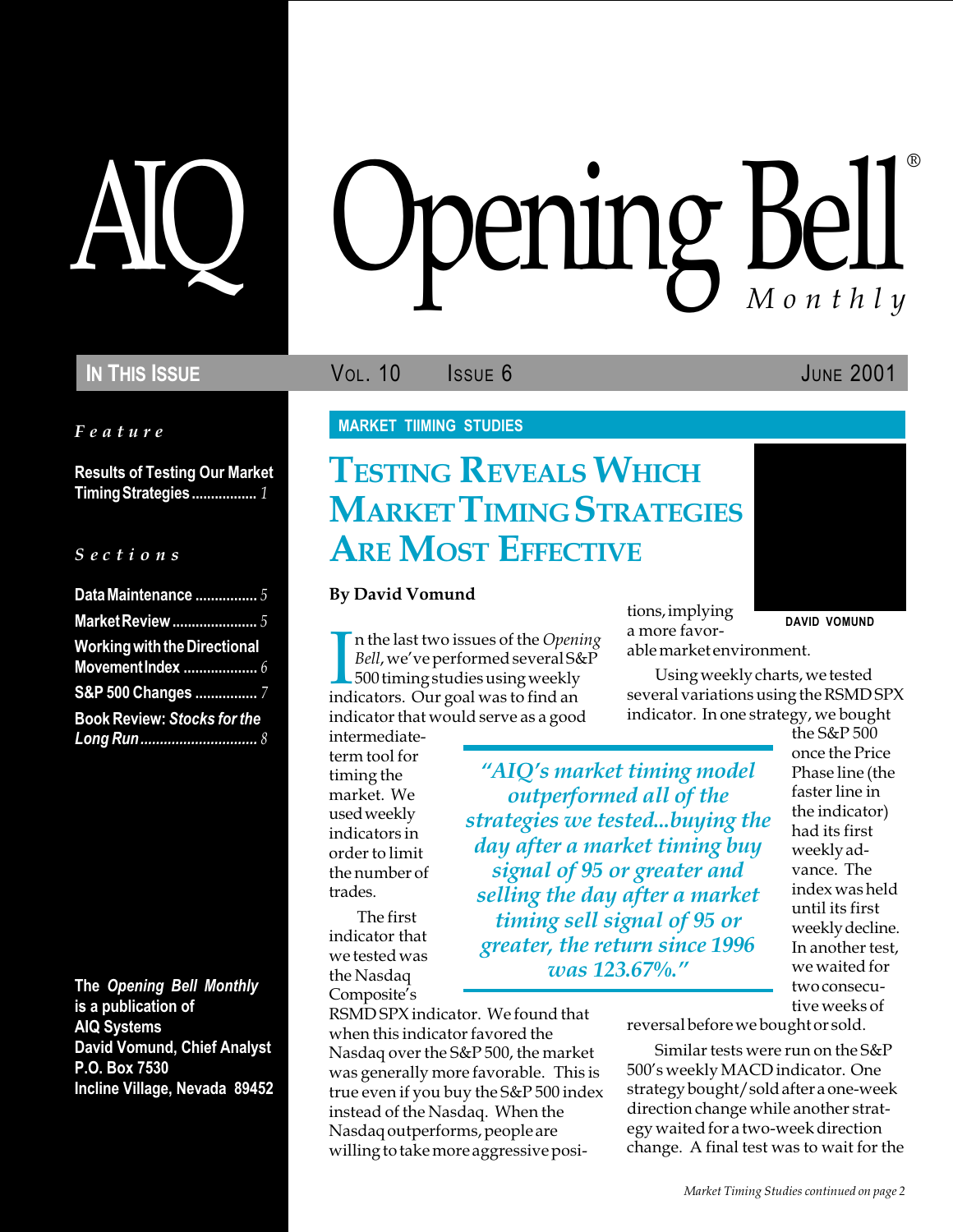## AIQ Opening Bell

#### MARKET TIMING STUDIES continued . . .

Phase Line to cross the Signal Line before trading.

The last series of tests which appear in this issue are based on use of the Directional Movement Index. We bought/sold the S&P 500 each time the indicator rose above or fell below zero.

Table 1 shows the results of our testing. The time period used for each test was January 1, 1996 through March 31, 2001. This includes both bull and bear market periods. The trading results include compounding and trades are placed using the opening price the day after the signal. The results are sorted by effectiveness, where the most effective trading strategy appears at the top of the table.

Running all these tests has revealed three important findings:

1. When it comes to timing the market, counter-trend systems show the highest return.

2. A one-week direction change in the RSMD SPX indicator is significant.

3. AIQ's market timing model remains an effective timing system - the model outperformed all of the strategies tested.

#### PLEASE SEND CORRESPONDENCE TO:

Opening Bell Monthly G.R. Barbor, Editor P.O. Box 7530 Incline Village, NV 89452

AIQ Opening Bell Monthly does not intend to make trading recommendations, nor do we publish, keep or claim any track records. It is designed as a serious tool to aid investors in their trading decisions through the use of AIQ software and an increased familiarity with technical indicators and trading strategies. AIQ reserves the right to use or edit submissions.

For subscription information, phone 1-800-332-2999 or 1-775-831-2999.

© 1992-2001, AIQ Systems

#### Summary Results (1996 to 2001 Q1) Results include compounding

| <b>Strategy</b>                                                                                                                         | <b>S&amp;P 500</b><br>% Return | <b>Round Trip</b><br><b>Trades/Year</b> |
|-----------------------------------------------------------------------------------------------------------------------------------------|--------------------------------|-----------------------------------------|
| Buy when weekly MACD falls below Signal<br>Line. Sell when it rises above the Signal Line.                                              | 98.22%                         | 2.9                                     |
| Buy when OTC's weekly RSMD SPX rises for<br>one week. Sell when it falls for one week.                                                  | 86.09%                         | 4.4                                     |
| Buy when the weekly MACD decreases in<br>value. Sell when it increases in value.                                                        | 76.90%                         | 6.3                                     |
| Buy when the weekly MACD decreases in<br>value for two consecutive weeks. Sell when<br>it increases in value for two consecutive weeks. | 62.06%                         | 3.2                                     |
| Buy when weekly DirMov falls below zero.<br>Sell when it rises above zero.                                                              | 47.30%                         | 2.3                                     |
| Buy when OTC's weekly RSMD SPX rises for<br>two consecutive weeks. Sell when it falls<br>for two consecutive weeks.                     | 46.03%                         | 3.1                                     |
| Buy when OTC's weekly RSMD SPX falls for<br>two consecutive weeks. Sell when it rises<br>for two consecutive weeks.                     | 38.90%                         | 3.1                                     |
| Buy when weekly DirMov rises above zero.<br>Sell when it falls below zero.                                                              | 37.72%                         | 2.3                                     |
| Buy when weekly MACD rises in value for<br>two consecutive weeks. Sell when it falls<br>for two consecutive weeks.                      | 25.17%                         | 3.2                                     |
| Buy when weekly MACD rises in value. Sell<br>when it falls in value.                                                                    | 14.67%                         | 6.3                                     |
| Buy when OTC's weekly RSMD SPX falls for<br>one week. Sell when it rises for one week.                                                  | 9.01%                          | 4.4                                     |
| Buy when weekly MACD rises above its Signal<br>Line. Sell when it falls below the Signal Line.                                          | 2.33%                          | 2.9                                     |
| This information is ballaread to be malled by but                                                                                       |                                |                                         |

This information is believed to be reliable but accuracy cannot be guaranteed. Past performance does not guarantee future results.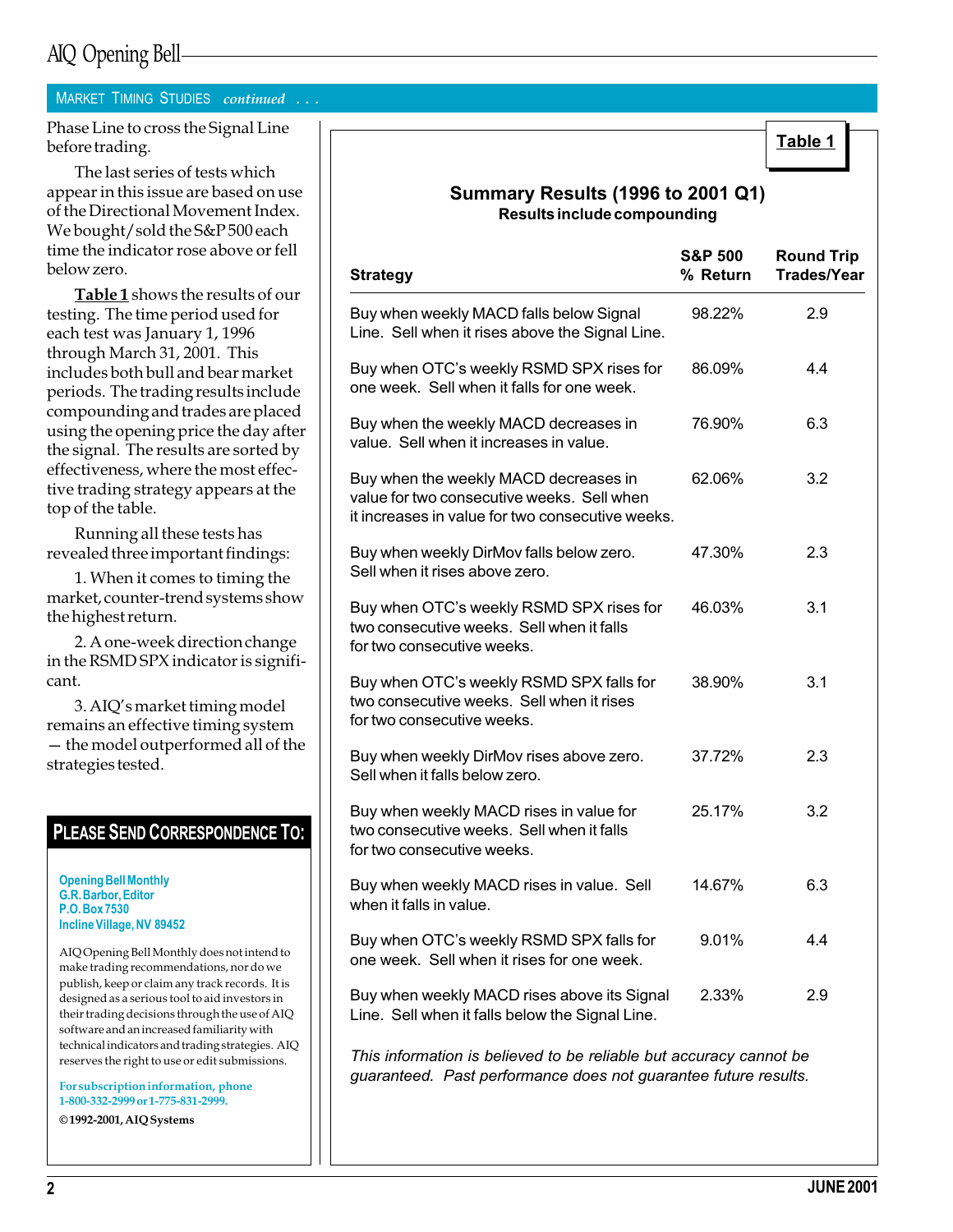#### MARKET TIMING STUDIES continued ...

#### Counter-Trend Market Timing Systems Are the Best Performers

It is difficult to find a method that works well in both trending environments and non-trending environments. From our testing we found that the strategies that caught

the small moves and missed the big moves had the higher returns. The counter-trend systems returned more than the trend-following systems.

The best

example is the top performing strategy in Table 1.

By buying the S&P 500 when its weekly MACD indicator falls below its Signal Line and then selling when it rises back above the Signal Line, the return was 98.22%. (Note: This is equivalent to buying when the MACD OSC falls below zero and

selling when the MACD OSC rises above zero). That's right  $-$  you buy when the indicator is bearish and you sell when the indicator is bullish.

This strategy will be on the wrong side of the market every time a strong trend emerges but most of the time the market is not trending. Most often, by the time the S&P 500

rallies enough to move its weekly **MACD** above its Signal Line, the market is overbought and ready to roll over. Along the same lines, by the time the market falls In our testing results shown in Table 1, a MACD trading strategy may have provided the highest return but it may not be the best choice. Knowing that you will likely miss every strong trending market may be unacceptable."

> enough to register a weekly MACD sell signal, then it is often time to buy. The trade-by-trade details are found in Table 2.

These findings hold true for other time periods as well. Running a test from 1990 to 1996 also shows the market does better when the



|             |              | Table 2                     |
|-------------|--------------|-----------------------------|
| Buy<br>Date | Sell<br>Date | <b>S&amp;P 500</b><br>% Ch. |
| 1/12/96     | 2/09/96      | 9.06                        |
| 3/15/96     | 5/24/96      | 5.78                        |
| 6/14/96     | 9/20/96      | 3.18                        |
| 3/21/97     | 5/16/97      | 5.82                        |
| 8/29/97     | 2/06/98      | 12.56                       |
| 5/22/98     | 7/17/98      | 6.87                        |
| 7/24/98     | 11/06/98     | 0.02                        |
| 5/21/99     | 7/09/99      | 549                         |
| 7/23/99     | 11/12/99     | 2 89                        |
| 1/28/00     | 3/24/00      | 12.30                       |
| 4/14/00     | 7/07/00      | 9.02                        |
| 7/28/00     | 8/18/00      | 5.06                        |
| 9/22/00     | 2/02/01      | -6.85                       |
| 2/23/01     | 4/27/01      | 0.58                        |

weekly MACD OSC is bearish.

You can run this test in Expert Design Studio by using the following code:

buy if [MACD Osc]>0 and val([MACDOsc],1)<0.

sell if [MACD Osc]<0 and val([MACDOsc],1)>0.

### RSMD SPX One-Week Change

In our testing results shown in Table 1, a MACD trading strategy may have provided the highest return but it may not be the best choice. Knowing that you will likely miss every strong trending market may be unacceptable.

My favorite strategy was the second best performer listed in Table 1. With this approach, you plot the Nasdaq Composite (OTC) and look at its weekly RSMD SPX indicator.

Market Timing Studies continued on page 4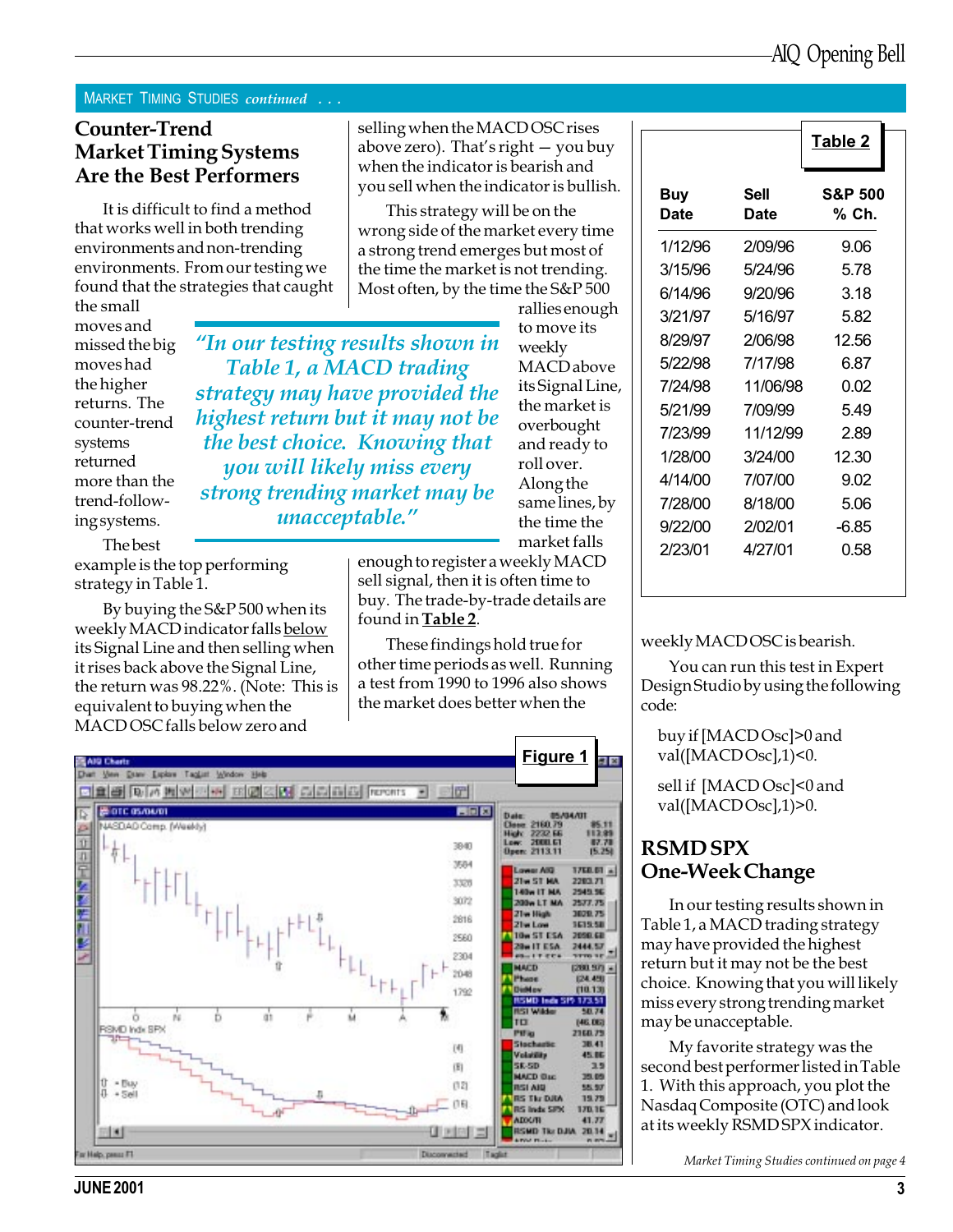## AIQ Opening Bell

#### **MARKET TIMING STUDIES continued**

Table 4 When the Phase Line (the fast line) is falling, then this strategy is out of the market. Once the indicator rises for one week, then buy the S&P 500. The return since 1996 is 86%. To achieve that return you are only in the market 52% of the time.

**Figure 1** on page 3 shows this strategy. Up arrows are placed when the RSMD SPX indicator has its first weekly rise after a downturn. Down arrows are placed every time the indicator experiences its first weekly downturn.

Notice how one would have avoided most of the bear market by following this strategy. Other than a short period in January and again in April, the indicator favored the S&P 500 over the Nasdaq, meaning the market environment was difficult.

To apply this strategy, you have to visually examine the direction of the RSMD SPX indicator. The value to the right of the indicator is meaningless. To best see the indicator, use the Increase Spacing icon to plot as little data as possible. You can also use the Zoom feature to enlarge the indicator.

The buy and sell signals using this strategy are found in **Table 3**. Once you can duplicate these signals on your machine, then you understand the strategy.

Before running backtests, I applied this technique but waited for the indicator to move two consecutive weeks. Now I know that a oneweek change is worthy of attention.

#### AIQ's Market Timing Model

Studying these market timing techniques helped us to better appreciate AIQ's market timing model. AIQ's market timing model outperformed all of the strategies we tested. By simply buying the day after a market timing buy signal of 95 or greater using ticker DJIA and

|                           |                     | Table 3                     |
|---------------------------|---------------------|-----------------------------|
| <b>Buy</b><br><b>Date</b> | Sell<br><b>Date</b> | <b>S&amp;P 500</b><br>% Ch. |
| 2/16/96                   | 6/7/96              | 3.91                        |
| 8/30/96                   | 10/18/96            | 9.03                        |
| 12/6/96                   | 12/20/96            | 1.25                        |
| 1/3/97                    | 2/7/97              | 5.55                        |
| 4/11/97                   | 4/18/97             | 3.89                        |
| 5/2/97                    | 6/13/97             | 9.88                        |
| 6/20/97                   | 7/4/97              | 2.03                        |
| 7/11/97                   | 10/17/97            | 3.00                        |
| 1/23/98                   | 3/20/98             | 14.78                       |
| 3/27/98                   | 4/10/98             | 1.39                        |
| 4/17/98                   | 5/22/98             | $-1.09$                     |
| 6/26/98                   | 8/21/98             | $-4.58$                     |
| 9/25/98                   | 10/2/98             | $-4.03$                     |
| 10/30/98                  | 2/19/99             | 12.79                       |
| 4/2/99                    | 4/16/99             | 1.96                        |
| 6/25/99                   | 8/6/99              | $-1.14$                     |
| 8/27/99                   | 10/22/99            | $-3.46$                     |
| 11/5/99                   | 3/17/00             | 6.87                        |
| 6/9/00                    | 7/28/00             | $-2.54$                     |
| 8/25/00                   | 9/8/00              | $-0.79$                     |
| 1/12/01                   | 2/9/01              | $-0.27$                     |
| 3/23/01                   | 3/30/01             | 1.80                        |
| 4/13/01                   | N/A                 | 5.57                        |
|                           |                     |                             |

selling the day after a market timing sell signal of 95 or greater, the return since 1996 was 123.67% with an average of 6.3 round trip trades per year.

Could AIQ's timing model have worked better over the last few years? Certainly.

It successfully kept traders out of the March 2001 drop and has been on a buy signal throughout the April 2001 advance, but it also remained on a buy signal throughout the September-October 2000 drop.

Another bad period was the fourth quarter of 1999 when the

|             |                     | Table 4                     |
|-------------|---------------------|-----------------------------|
| Buy<br>Date | <b>Sell</b><br>Date | <b>S&amp;P 500</b><br>% Ch. |
| 01/16/96    | 04/03/96            | 7.80                        |
| 04/15/96    | 04/17/96            | $-0.14$                     |
| 05/08/96    | 06/07/96            | 4.43                        |
| 07/09/96    | 08/29/96            | 0.41                        |
| 09/09/96    | 01/06/97            | 12.64                       |
| 01/07/97    | 03/13/97            | 4.82                        |
| 03/02/97    | 08/08/97            | 19.06                       |
| 09/02/97    | 11/18/97            | 1.15                        |
| 12/29/97    | 01/08/98            | 0.28                        |
| 01/12/98    | 04/17/98            | 19.54                       |
| 06/02/98    | 06/10/98            | 1.74                        |
| 06/16/98    | 07/21/98            | 7.13                        |
| 07/29/98    | 09/03/98            | $-12.70$                    |
| 09/08/98    | 10/05/98            | $-3.41$                     |
| 10/08/98    | 12/03/98            | 19.88                       |
| 12/29/98    | 01/13/99            | 0.26                        |
| 01/25/99    | 02/25/99            | 0.89                        |
| 04/16/99    | 06/09/99            | $-0.03$                     |
| 06/29/99    | 07/20/99            | 1.90                        |
| 08/02/99    | 08/18/99            | 0.36                        |
| 09/27/99    | 10/12/99            | 2.32                        |
| 10/14/99    | 10/25/99            | 0.80                        |
| 01/05/00    | 01/24/00            | $-0.04$                     |
| 01/31/00    | 04/14/00            | $-2.72$                     |
| 04/20/00    | 05/03/00            | -1.36                       |
| 05/05/00    | 05/19/00            | 1.79                        |
| 05/26/00    | 06/16/00            | 6.27                        |
| 06/30/00    | 07/24/00            | 0.67                        |
| 08/01/00    | 11/10/00            | $-5.01$                     |
| 11/22/00    | 11/30/00            | $-0.56$                     |
| 12/04/00    | 01/02/01            | $-3.15$                     |
| 02/23/01    | 03/09/01            | $-1.0$                      |
| 03/26/01    | N/A                 | 8.39                        |

model remained on a sell at the same time that the market rallied. The trading results of the AIQ market timing model are found in **Table 4**.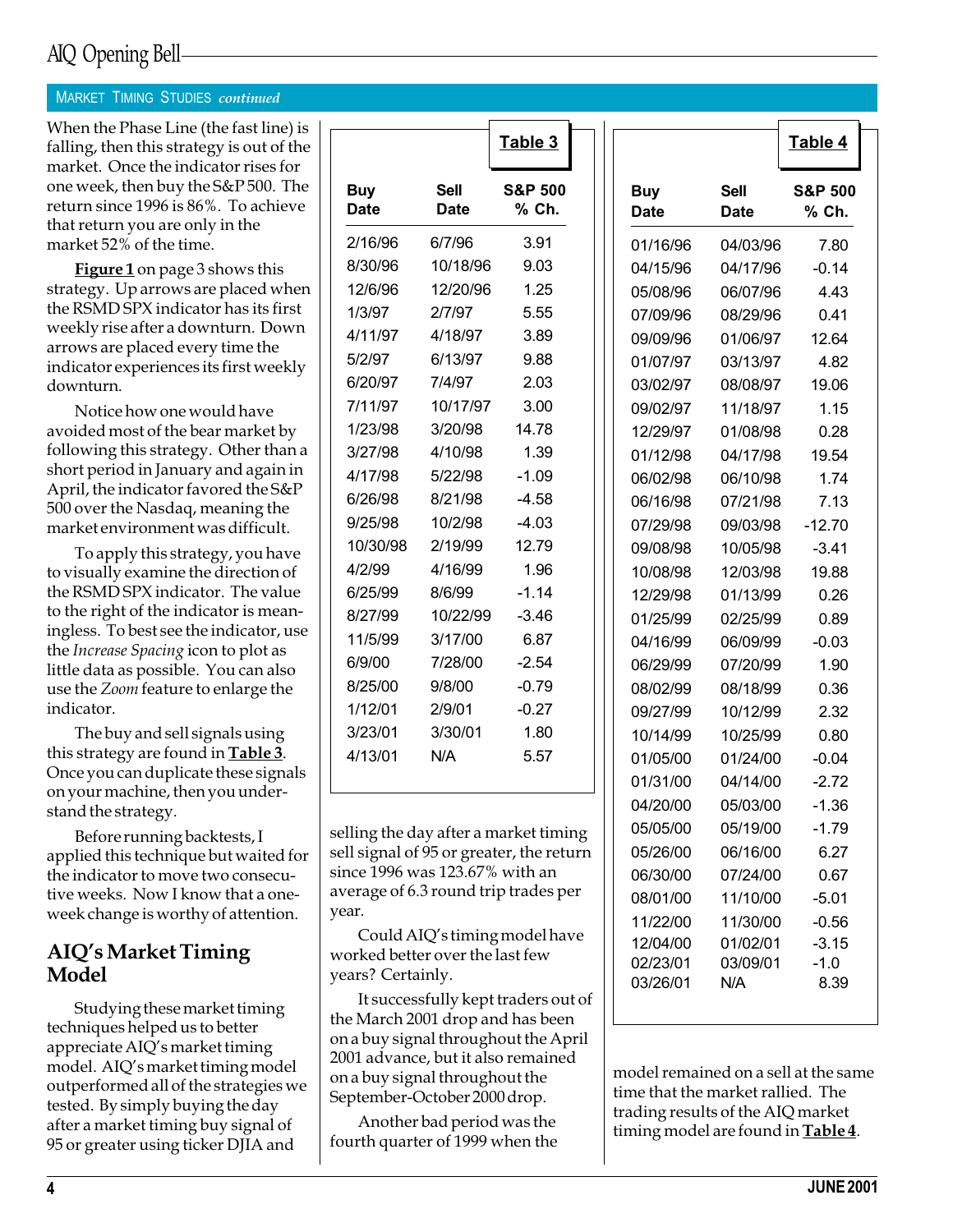#### **MARKET TIMING STUDIES continued**

#### In Conclusion

Market timing is very difficult. Those who expect to find a model that will keep them invested every time the market advances and out every time the market declines will always be disappointed. There is a long list of market timing "gurus" who have had a hot hand at some point in the past. But none have withstood the test of time.

The AIQ timing model may have the highest individual return but it may be advisable to combine its signals with further analysis.

For example, if you combine AIQ's market timing model with the top ranked MACD strategy by entering the market anytime either system is on a buy signal, then the overall return increases to 132% with an average of 2.9 round trip trades per year.

If you combine the bullish RSMD SPX, the second highest strategy in Table 1, with the Expert Ratings then the overall return since 1996 is 99%.

We've learned a great deal about the market and the individual indicators from our testing. In our testing we used the default parameters without any backfitting. The buy and sell signals that you see for each test, including the Expert Rating buy and sell signals, are the actual ones you would have seen at the time.

Beware of backfitted trading systems. Their historical tests are outstanding, but you unfortunately can't trade in the rear view mirror.  $\blacksquare$ 

David Vomund publishes VIS Alert, a weekly investment newsletter. For a sample copy of the newsletter, call (775) 831-1544 or go to www.visalert.com.

#### MARKET REVIEW

 $\blacksquare$  eading into May, the AIQ

26 buy signal. As of May 17, the model is still in a bullish mode. The only signal registered thus far in May was a 96 buy signal on May 4. Since the March 26 buy signal, the markets have staged strong recoveries. The S&P 500 has rallied 12% and the Nasdaq has rallied 14%. Despite the advance, the Nasdaq is still 43%

Fueling the rally was a fifth interest rate cut by the Federal Reserve. The lower rates helped to push the S&P 500 above a strong resistance level at 1275. This level acted as support at the start of this year, acted as resistance in late

off its highs.

timing model was on its March

February, and then acted as resistance at the start of May.

One would expect technology stocks to dominate the industry group rankings but in the first half of May the leading sectors were commodity related. From May 1 to May 17, Fidelity's Gold sector fund increased about 11%. The next best performers were Chemicals, Industrial Materials, and Paper & Forest Products. These funds increased about 7% over the same time period.

Despite increasing market averages, there were some sectors with small losses during the first half of May. These groups included Medical Delivery, Wireless, Natural Gas, and Utilities Growth.  $\blacksquare$ 

#### STOCK DATA MAINTENANCE

#### The following table shows stock splits and large dividends:

| Ticker      | Split | Approx. Date |
|-------------|-------|--------------|
| KNGT        | 3:2   | 06/04/01     |
| <b>CRTQ</b> | 2:1   | 06/04/01     |
| PKI         | 2:1   | 06/04/01     |
| <b>GENZ</b> | 2:1   | 06/04/01     |
| <b>UNH</b>  | 2:1   | 06/04/01     |
| COLM        | 3:2   | 06/05/01     |
| FIC         | 3:2   | 06/05/01     |
| WFMI        | 2:1   | 06/05/01     |
| <b>XTO</b>  | 3:2   | 06/06/01     |
| OKE         | 2:1   | 06/12/01     |
| EQT         | 2:1   | 06/12/01     |
| JNJ         | 2:1   | 06/13/01     |
| APPB        | 3:2   | 06/13/01     |
| <b>IBOC</b> | 5:4   | 06/18/01     |
| <b>GNWR</b> | 3:2   | 06/06/01     |
| <b>FULT</b> | 5%    | 06/26/01     |
|             |       |              |

#### Trading Suspended:

Allin Corp. (ALLN), Arch Wireless Inc. (ARCH), Delta Financial Corp. (DFC), drKoop.com Inc. (KOOP), Myers Industries (MYE), PSINet Inc. (PSIX), Theglobe.com Inc. (TGLO), UTI Energy Corp. (UTI).

#### Name/Ticker Changes:

Banc Stock Group (BSGK) to Diamond Hill Inv. Group (DHIL) Caldera Systems (CALD) to Caldera Int'l (CALD) Cummins Engine (CUM) to Cummins Inc. (CUM)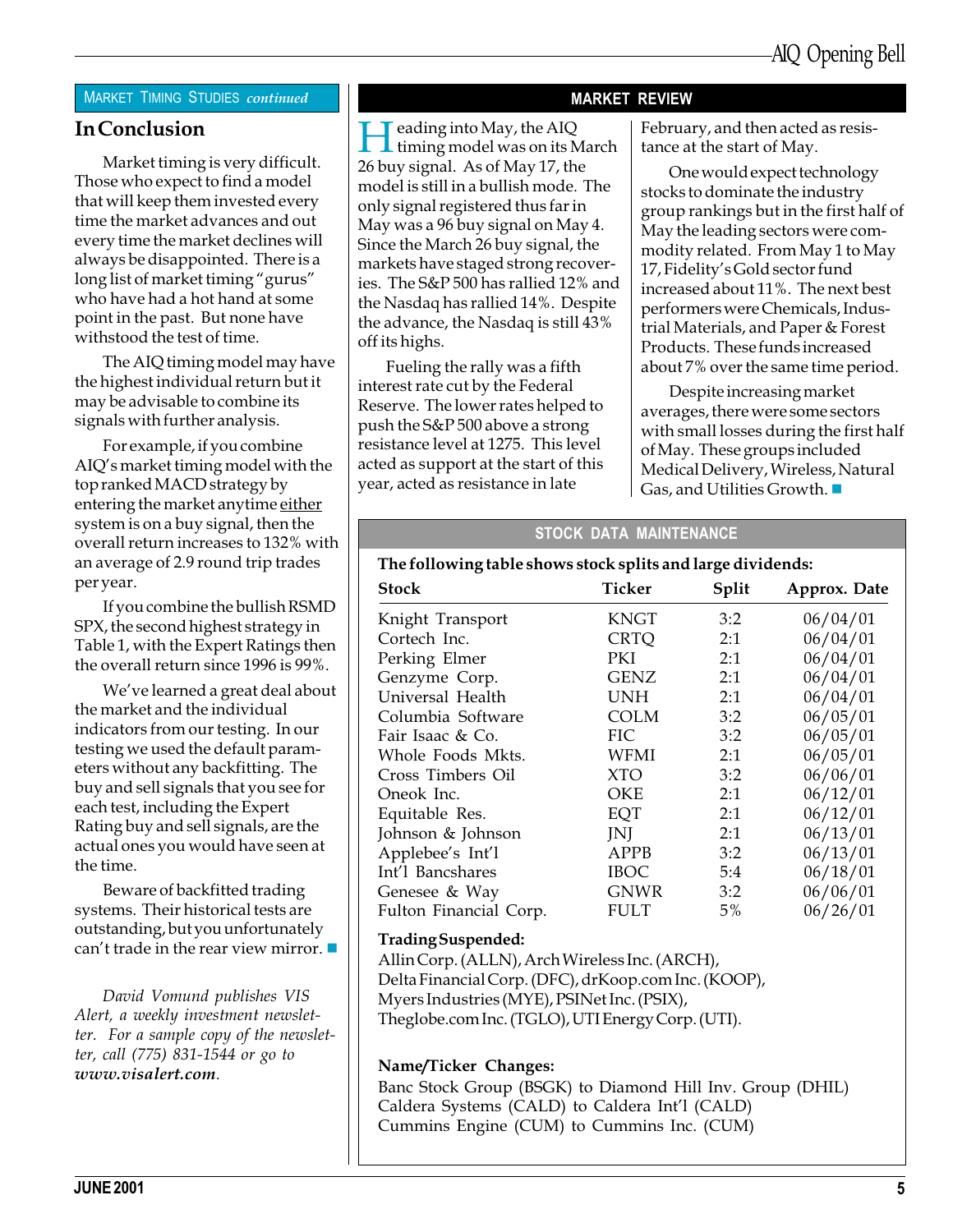#### WORKING WITH INDICATORS

## USING THE DIRECTIONAL MOVEMENT INDEX --WHEN IT WORKS AND WHEN IT DOESN'T

#### By David Vomund

Some indicators work best in<br>trending situations while<br>trending situations. The Directional trending situations while others work best in non-Movement Index (DirMov) is an indicator that favors trending markets.

The DirMov was designed to be used in conjunction with the ADX/ ADXR indicator. The ADX/ADXR indicator tells you whether there is a trend while the DirMov tells you the direction of the trend.

A positive value in the DirMov indicates an uptrend while a negative value indicates a downtrend. Those who believe that "the trend is your friend" will only go long when the DirMov indicator is above zero or go short when the DirMov indicator is below zero.

Testing the DirMov on the S&P 500 reveals several important facts about market timing and trend analysis.

Similar to our market timing testing in the last two issues of the Opening Bell, we tested the DirMov indicator using a weekly chart. Listed in **Table 5** are trades using the weekly DirMov indicator.

The left section of the table lists trades when the weekly DirMov is above zero. When the DirMov indicator moves above the zero line we purchased the S&P 500 on the following day's opening price. The S&P 500 is held until the DirMov moves below zero.

On the right side of the table, we see the results of trading the S&P 500 during times when the DirMov



indicator is bearish. For this section, we bought the S&P 500 when the DirMov falls below zero and sold when the DirMov rises above zero.

"If an indicator performs well during trending situations, then it will likely whipsaw and give unprofitable trades during consolidations....Conversely, those who rely on counter-trend indicators will be right most often but must be aware that their systems will fail them during times when a trending situation emerges."

> Since 1996, a trader who bought the S&P 500 during times when the DirMov indicator was bearish outperformed a trader who went long when the indicator was bullish.

This reveals an important element about the market  $-$  most often it is non-trending.

> We performed this same test using the  $S\&P 500's$  daily DirMov indicator. The results were the same.

> > Those who went long when the indicator was bearish outperformed those who used the indicator in the conventional way.

Looking at Figure 2, we see why this is so. The indicator worked perfectly in late 1998 and 1999. During that time, the DirMov rose above zero

giving a buy signal and it kept the trader in until August when it finally fell below zero (see buy and sell arrows on chart).

The indicator has worked very well during this bear market as well.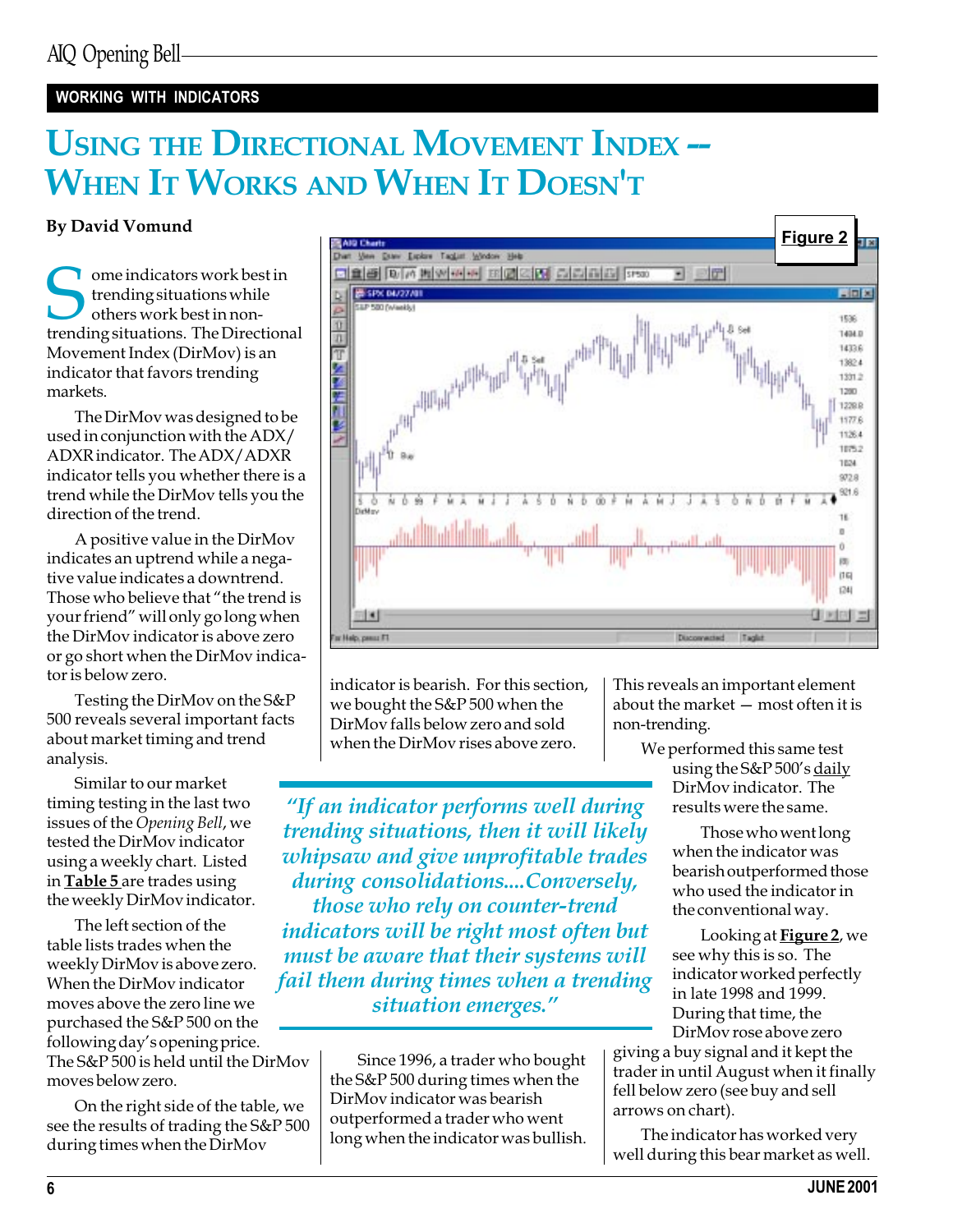#### WORKING WITH INDICATORS continued . . .

In late September it fell below zero<br>and as of this writing has yot to give and as of this writing has yet to give a buy signal.

Figure 2 reveals two cases where the DirMov works very well. So why haven't its trading results improved? The answer is revealed in the time period between the 1999 long trade and the 2000 sell signal.

During this time, the S&P 500 zigzagged in a trading range and the DirMov indicator gave several whipsaw signals. By the time the S&P 500 rose enough to move the indicator above zero, it turned south, giving an unprofitable trade.

The reason the DirMov indicator failed to outperform was because the S&P 500 is usually nontrending. None of the whipsaw trades were big losers but a streak of small losing trades is as damaging as a large losing trade.

#### Important Lessons To Be Learned

There is an important lesson for those who are revising their trading systems in order to avoid vicious bear markets. If you create a system that keeps you out of the market through an entire bear market, then the system may perform poorly during normal periods.

There is also an important lesson to be learned for all indicators that do well in trending market environments. If an indicator performs well during trending situations, then it will likely whipsaw and give unprofitable trades during consolidations. Traders need to be prepared for the whipsaws and accept them as part of the system.

Conversely, those who rely on counter-trend indicators will be right most often but must be aware that their systems will fail them during times when a trending situation emerges.

We've seen that the DirMov

### Trade Details For Weekly Directional Movement Index

| When the DirMov is Positive |                            |             | When the DirMov is Negativ |                            |            |
|-----------------------------|----------------------------|-------------|----------------------------|----------------------------|------------|
| <b>Buy</b><br><b>Date</b>   | <b>Sell</b><br><b>Date</b> | %<br>Change | <b>Buy</b><br><b>Date</b>  | <b>Sell</b><br><b>Date</b> | %<br>Chang |
| N/A                         | 5/10/96                    | 5.87        | 5/10/96                    | 5/17/96                    | 2.58       |
| 5/17/96                     | 7/12/96                    | $-3.40$     | 7/12/96                    | 9/13/96                    | 5.32       |
| 9/13/96                     | 4/4/97                     | 11.37       | 4/4/97                     | 5/2/97                     | 7.26       |
| 5/2/97                      | 10/31/97                   | 12.50       | 10/31/97                   | 12/5/97                    | 7.56       |
| 12/5/97                     | 12/12/97                   | $-3.09$     | 12/12/97                   | 1/30/98                    | 2.82       |
| 1/30/98                     | 8/7/98                     | 11.14       | 8/7/98                     | 11/6/98                    | 4.73       |
| 11/6/98                     | 8/6/99                     | 13.96       | 8/6/99                     | 8/27/99                    | 3.69       |
| 8/27/99                     | 9/3/99                     | 0.67        | 9/3/99                     | 11/5/99                    | 0.96       |
| 11/5/99                     | 1/28/00                    | $-0.74$     | 1/28/00                    | 3/17/00                    | 7.67       |
| 3/17/00                     | 4/14/00                    | -7.37       | 4/14/00                    | 6/2/00                     | 8.90       |
| 6/2/00                      | 7/28/00                    | $-3.88$     | 7/28/00                    | 8/11/00                    | 3.66       |
| 8/11/00                     | 9/22/00                    | $-1.57$     | 9/22/00                    | N/A                        | $-13.75$   |
| Return = $37.73%$           |                            |             | Return = $47.29%$          |                            |            |
|                             | Trades per Year = $2.3\%$  |             | Trades per Year = 2.3%     |                            |            |

|             | When the DirMov is Positive |             |                           | <b>When the DirMov is Negative</b> |             |
|-------------|-----------------------------|-------------|---------------------------|------------------------------------|-------------|
| Buy<br>Date | <b>Sell</b><br>Date         | %<br>Change | <b>Buy</b><br><b>Date</b> | Sell<br>Date                       | %<br>Change |
| N/A         | 5/10/96                     | 5.87        | 5/10/96                   | 5/17/96                            | 2.58        |
| 5/17/96     | 7/12/96                     | $-3.40$     | 7/12/96                   | 9/13/96                            | 5.32        |
| 9/13/96     | 4/4/97                      | 11.37       | 4/4/97                    | 5/2/97                             | 7.26        |
| 5/2/97      | 10/31/97                    | 12.50       | 10/31/97                  | 12/5/97                            | 7.56        |
| 12/5/97     | 12/12/97                    | $-3.09$     | 12/12/97                  | 1/30/98                            | 2.82        |
| 1/30/98     | 8/7/98                      | 11.14       | 8/7/98                    | 11/6/98                            | 4.73        |
| 11/6/98     | 8/6/99                      | 13.96       | 8/6/99                    | 8/27/99                            | 3.69        |
| 8/27/99     | 9/3/99                      | 0.67        | 9/3/99                    | 11/5/99                            | 0.96        |
| 11/5/99     | 1/28/00                     | $-0.74$     | 1/28/00                   | 3/17/00                            | 7.67        |
| 3/17/00     | 4/14/00                     | $-7.37$     | 4/14/00                   | 6/2/00                             | 8.90        |
| 6/2/00      | 7/28/00                     | $-3.88$     | 7/28/00                   | 8/11/00                            | 3.66        |
| 8/11/00     | 9/22/00                     | $-1.57$     | 9/22/00                   | N/A                                | $-13.75$    |
|             |                             |             |                           |                                    |             |

indicator works best during trending situations but struggles during consolidations. The Dow Jones Industrial Average has been nontrending for two years so the DirMov is a poor performer.

The Nasdaq Composite, however, enters strong uptrends and strong downtrends so applying the DirMov indicator is more appropriate.

Along the same lines, stocks tend to trend more than the market averages so the DirMov indicator works well for trending stocks.  $\blacksquare$ 

#### S&P 500 Changes

#### Changes to the S&P 500 Index and Industry Groups:

Pepsi Bottling Group (PBG) will replace Adaptec Inc. (ADPT). PBG is added to the Soft-Drinks (SODAGRP) group.

#### New S&P 500 Structure

Standard & Poor's has created a new group structure that AIQ is now adopting.

To update your structure, go to www.pewd.com/downloads. Click on newsp500 install ins for instructions.